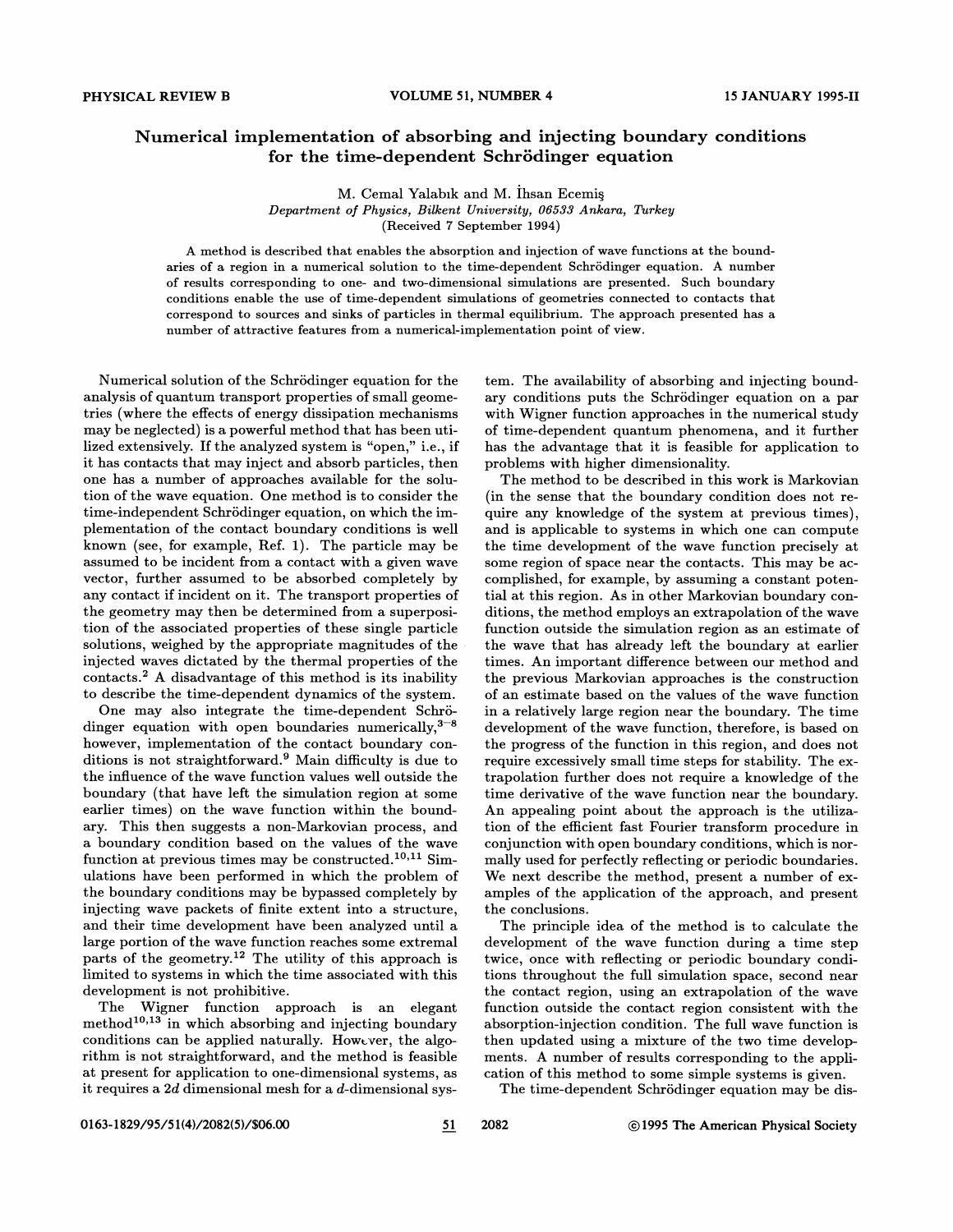## NUMERICAL IMPLEMENTATION OF ABSORBING AND. . . 2083

cretized on a set of lattice points a distance  $\Delta x$  apart as

$$
i(\partial \psi_l/\partial \tau) = [K + v(l,\tau)]\psi_l , \qquad (1)
$$

where  $\psi_l$  represents the time-dependent value of the wave function at the  $l$ th lattice point,  $v$  is the unitless potential function [scaled by the energy  $\epsilon_0 = \hbar^2/2m(\Delta x)^2$ , with  $\hbar$  the Planck constant and m the particle mass], and  $\tau$ is the unitless time variable (scaled by  $\hbar/\epsilon_0$ ). K is the kinetic energy operator which may be defined through the relation,

$$
K\psi_l = 2\psi_l - \psi_{l-1} - \psi_{l+1} \t\t(2)
$$

for a one dimensional system, generalization for higher dimensions is straightforward.

If  $\Psi$  represents the vector of values of  $\{\psi\}$ , its time development can be formally expressed through the equation

$$
\Psi(\tau + \Delta \tau) = \exp \left[ -i \Delta \tau (K + v) \right] \Psi(\tau) . \qquad (3)
$$

The integration procedure used in this work $14$  for the time development (i.e., "updating") of the wave function is to break up the exponential in Eq. (3) such that  $\exp\left[-i\Delta\tau(K+v)\right]$ 

$$
\approx \exp(-\imath v \Delta \tau/2) \exp(-\imath \Delta \tau K) \exp(-\imath v \Delta \tau/2) , \qquad (4)
$$

which is correct to order  $({\Delta}\tau)^2$ , and preserves the normalization and the time reversal symmetry of the wave function. This uncoupling permits the updating of the wave function in the momentum space for the kinetic energy term (where the kinetic energy operator is diagonal), and in the position space for the potential energy term. The availability of fast Fourier transform algorithms make the transformation and inverse transformation of the wave function at each time step feasible. The discrete Fourier transformation implies periodic boundary conditions, however, perfectly reflecting boundary conditions may also be implemented by antisymmetrizing the wave function (through a doubling of the periodicity length).

As mentioned above, in order to implement an absorbing boundary condition, we consider a number (say  $n$ ) points near the boundary where the potential may be assumed to be constant. We then extrapolate the wave function to another *n* points *outside* the boundary consistent with absorption. This is in effect, an estimate of the wave function which has left the boundary at earlier times. Admittedly, this estimate cannot be unique. If one assumes that only outgoing waves exist in this boundary region, an estimate consistent with this assumption may be constructed. The wave function in this extended boundary region may be assumed to have only outgoing momentum components. The optimal choice of these momentum values depends upon the form of the wave function leaving the boundary.

In our work, we have chosen these momentum components such that the discrete Fourier transform of the wave function composed of these  $2n$  points corresponds to no incoming (therefore only outgoing) momentum components. For example, if the  $n$  values of the wave function mear the "left" (i.e.,  $-x$ ) boundary of the system are given<br>by  $\phi_l$  (with  $1 \leq l \leq n$ ), the values of  $\phi$  are extrapolated such that for all  $l$ , from the left  $(i.e., -x)$  boundary of the system are given<br>by  $\phi_l$  (with  $1 \le l \le n$ ), the values of  $\phi$  are extrapolated function<br>for values of loutside the boundary (with  $-n+1 \le l \le 0$ ) riodic localizions

$$
\phi_l = \frac{1}{\sqrt{2n}} \sum_{k=-n+1}^{0} c_k \exp\left(i\frac{2\pi}{2n}kl\right) . \tag{5}
$$

Here,  $c_k$  are the 2n Fourier coefficients (with  $-n+1 \leq$  $k \leq n$ , which are nonzero only for nonpositive values of k. These coefficients may be determined through the solution of the *n* simultaneous linear equations in Eq.  $(5)$ corresponding to the values of the  $n$  "known" values of  $\phi$  at the boundary. However, it is also possible to note that Eq. (5) is a polynomial equation

$$
\phi_l = \frac{1}{\sqrt{2n}} \sum_{k=0}^{n-1} c_{-k} z_l^k , \qquad (6)
$$

where  $z_l = \exp(-i\pi l/n)$ . Hence, the right hand side of Eq. (5) may be interpreted as a polynomial which is specified to take the values  $\phi_l$  at the points  $z_l$  with  $1 \leq l \leq n$ . Since this polynomial is unique, it may be determined through the Lagrange formula,

$$
p[z] = \sum_{l=1}^{n} \phi_l \prod_{k \neq l} \frac{z - z_k}{z_l - z_k} \ . \tag{7}
$$

The polynomial  $p(z)$  then is the polynomial in Eq. (6) and may be used to obtain all  $2n$  values of  $\phi_l$ .

$$
\phi_l = p\{\exp[-i(2\pi/2n)l]\} \ . \tag{8}
$$

The difficulties associated with the numerical stability in the determination of coefficients in polynomials of a high degree are well known.<sup>16</sup> It will only be pointed out here that the evaluation of the extrapolated values through the Lagrange formula is to be preferred over a direct inversion of Eq. (5), and that the method has been applied to polynomials of order up to 16 with no difficulty, using single precision arithmetic.

As discussed earlier, the above choice of the momentum components to be specified is not unique. Our choice was mainly due to its simplicity, and guarantees a "numerically exact" representation of outgoing wave functions nominally of a single wavelength and commensurate with the extended boundary region. Hence, the accuracy of the method would be expected to increase if the size of this boundary region could be increased, as this would allow longer and longer wavelengths to be commensurate with this region. However, as it stands, the method enables the absorption of wavelengths much longer than the boundary region size, although its accuracy decreases for very long wavelengths. In applications where the dynamics of very long wavelengths dominate, one could modify the extrapolation procedure to include these wavelengths at the expense of others. On the other hand, for a numerically efficient implementation, the mesh length  $\Delta x$ should be chosen such that these large wavelengths are not generated, i.e., a smooth wave function should not be represented by a needlessly large number of points.

The boundary wave function composed of the 2n values may then be updated for the next time step (at the constant potential of the boundary), using periodic boundary conditions. Although this type of boundary condition would not be appropriate for points near  $l \approx n$ , it is quite accurate near the boundary  $(l \approx 1)$ . The full wave function is also updated, using perfectly reflecting or periodic boundary conditions. Again, this type of update is obviously not appropriate near the boundary, but is ac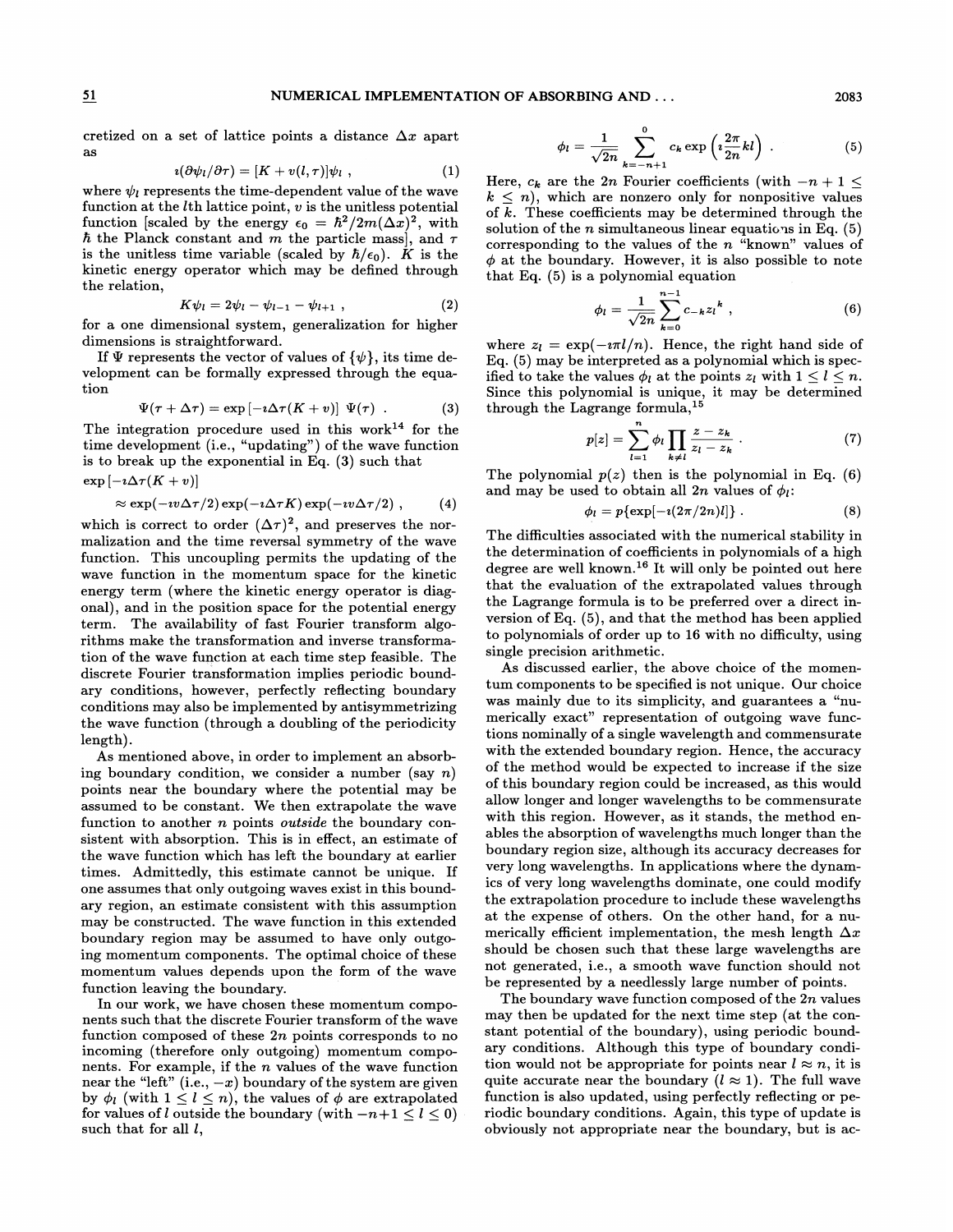curate sufficiently away from the boundary. Hence, the two types of updates are complimentary in regions where they are accurate, and for sufficiently small time steps, there is a wide transition region in which both solutions are accurate and coincide. It is then a matter of switching from one type of update to another in the boundary region in order to obtain the solution for an absorbing boundary condition.

The use of an extrapolation based on a relatively large region near the boundary allows the use of time steps which are not excessively small. We have used a time step of  $\Delta \tau = 0.1$  in all of the examples that are presented in the next section. Larger values of this unitless increment could introduce intolerable errors in the break up of the exponential term of Eq. (4) anyway. (For an effective mass  $m = 0.067 m_e$  corresponding to an electron in GaAs, and a mesh spacing of 1 nm,  $\Delta \tau = 0.1$  corresponds to a time step of approximately 0.1 fs.)

If the particle is being injected from the same boundary with a particular wave vector  $q$ , one then expects the wave function to have the form

$$
\phi_l = A \, \exp(iql) + \frac{1}{\sqrt{2n}} \sum_{k=-n+1}^{0} c_k \exp\left(i\frac{2\pi}{2n}kl\right) \;, \qquad (9)
$$

where  $A$  is the coefficient of the incident wave. In this case, the updating procedure given above for the boundary region is applied to the set of values  $\phi_l - A \exp(i \eta l)$ instead of  $\phi_l$ , and the injected wave is updated separately  $[A \to A \exp(-iE_q \Delta \tau)]$ , with  $E_q$  the scaled energy of the incident wavel. The sum of the two components then make up the complete update of the wave function in the boundary region. The full wave function is also updated using perfectly reflecting or periodic boundary conditions, and the two updates are combined as before.

In implementing these types of boundary conditions in more than one dimensions with rectangular geometry, one again needs to know the analytic form of the solutions near the boundaries. Depending on the type of problem, a constant potential, or more typically, a "channel" (perpendicular to the boundary) with finite potential walls may be used, for which analytic form of the solutions near the boundary may be constructed. The form of the solution near the absorbing boundary will then be of the



 $FIG. 1.$ Motion of a wave packet (corresponding to  $\psi_l = \exp[(l-8)^2/16 + i0.982l]$  initially) under the effect of a perfectly reflecting boundary at the left, and a perfectly absorbing one<br>at the right. The size *n* of the boundary region is 8. The broken lines connect the discrete values of  $\psi_l$  at the indicated values of the unitless time variable.



FIG. 2. The relative error in the wave function at  $t = 15$  of Fig. 1, displayed for various values of the size *n* of the boundary<br>region. The relative error is defined as  $|\psi_l/\Psi_l - 1|$ , where  $\psi_l$  and  $\Psi_l$  are the values of the wave function on a simulation mesh of sizes 32 and 128, respectively.

form

$$
\phi(l_x, l_y, l_z) = A u(l_y, l_z) \exp(iql_x) + \frac{1}{\sqrt{2n}} \sum_{k=-n+1}^{0} c_k(l_y, l_z) \exp\left(i\frac{2\pi}{2n}kl_x\right)
$$
(10)

with a particle injected with wave vector q in the  $+x$ 



FIG. 3. The progress of a monochromatic wave with a Gaussian wave front injected into initially empty space containing a tunneling barrier, at various values of the unitless time variable. The wave has a scaled unitless energy value of  $\epsilon = 0.198$ , corresponding to a wavelength of 14 mesh spacings. The potential is zero except between the vertical lines where it has a scaled value of 0.2. The circles (connected by straight lines) correspond to the result of a simulation based on the method described in this work (with a boundary length of  $n = 8$ ), the pluses correspond to the result<br>of a computation on a mesh with 4096 points and with periodic<br>boundary conditions. Two insets display the difference between the two magnitudes at an expanded scale.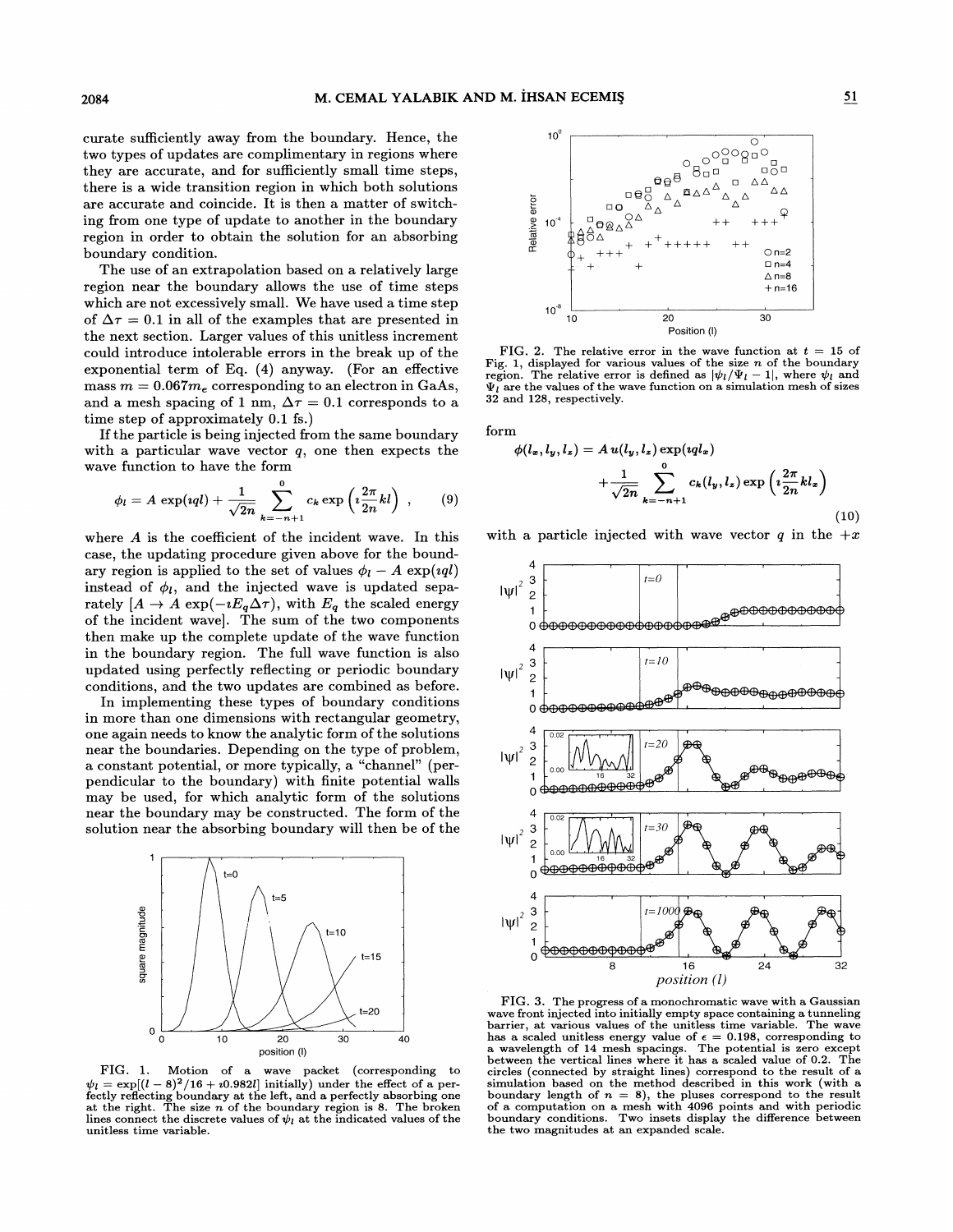

FIG. 4. The development of the wave function in an electron waveguide with a kink. The figure shows the square magnitude of the wave function on a  $32 \times 128$  sim-<br>ulation mesh. The boundary remation mesn. The boundary re-<br>ion has a length of  $n = 8$ , and the<br>wavelength of the injected wave is approximately 14 mesh units. The scaled value of time is indicated on the figure. The potential profile is superimposed on the wave function for  $t = 0$ . The oscillations in the outgoing channel are due to the interference between the components of the electron wave function in the first and the second subbands.

direction and in the eigenstate  $u(l_y, l_z)$  near the boundary. The integers  $l_x, l_y, l_z$  label the position coordinates on the three-dimensional mesh, and the expansion coefficients  $c_k(l_y, l_z)$  may be determined as before for fixed  $l_y$ and  $l_z$ .

Three applications of the boundary conditions are displayed in Figs. <sup>1</sup>—4. (All computations have been carried out using single precision arithmetic. ) Figure 1 displays the motion of an initially Gaussian wave packet with a momentum in the  $+x$  direction, in the presence of a perfectly reflecting boundary at  $l_x = 1$ , and a perfectly absorbing boundary at  $l_x = 33$ . The accuracy of the wave packet leaving the boundary at the scaled time value of 15 has been checked against a simulation of the same wave packet on a mesh which extends to 128 points. At this value of the scaled time, one expects no errors on this larger mesh due to the boundary condition, as the wave packet is a safe distance away from the boundary. The "error" in the wave packet on the smaller mesh in comparison to that on the larger mesh is displayed in Fig. 2. As apparent in this figure, there is a dramatic improvement in the approximation as the size  $n$  of the boundary region is increased, in fact at the scale of Fig. 1, the wave function generated with  $n = 8$  and 16 are indistinguishable from the one generated on the larger mesh. A boundary size corresponding to  $n = 8$  seems to be optimal for a large class of problems in terms of accuracycomputational resource tradeoff

Figure 3 shows the progress of a wave injected into an initially empty space containing a tunneling barrier. A Gaussian wave front has been imposed on the wave. The results of the simulation implementing the method described above have been compared with the results of a simulation carried out on a periodic mesh of size 4096. Again, this large mesh avoids the problems associated with boundary conditions for the values of the time variable indicated in the figure. The difference between the results of the two simulations is not visible in the scale of the figure, two insets are provided to display this difference at an expanded scale.

The method has been tested for a large class of problems corresponding to various potential functions and initial conditions. It was found to be robust in these applications.

The boundary condition described in this work has also been applied to two-dimensional systems in which the wave function is incident (and absorbed) through channel like potentials. By carrying out an ensemble of single particle simulations (each corresponding to a different incident wave) in parallel, it is possible to study quantum transport through two-dimensional structures in the presence of time-dependent boundary conditions. Figure 4 displays the progress of the wave function through a kink (or "double-bend") shaped channel at different times. This structure is expected to have interesting nonlinear transport properties.<sup>17</sup> The results of this study will be reported elsewhere.

An implementation of absorbing and injecting boundary conditions for numerical simulations of the timedependent Schrödinger equation has been described. The method is Markovian and is stable under a large range of conditions. The basic idea is probably applicable to other types of wave equations (such as the Maxwell Equations) although we have not tested this.

An important practical point is the application of the fast Fourier transform to the solution of the wave equation for systems with open boundaries, which results in improved numerical efficiency. There may be possibilities for improvement in the method, for example through a different choice of momentum components that are specified in the extrapolation procedure, or indeed possibly through the adaptation of a totally diferent extrapolation procedure. The removal of the sharp cutoffs in space and momentum are areas of possible improvement.